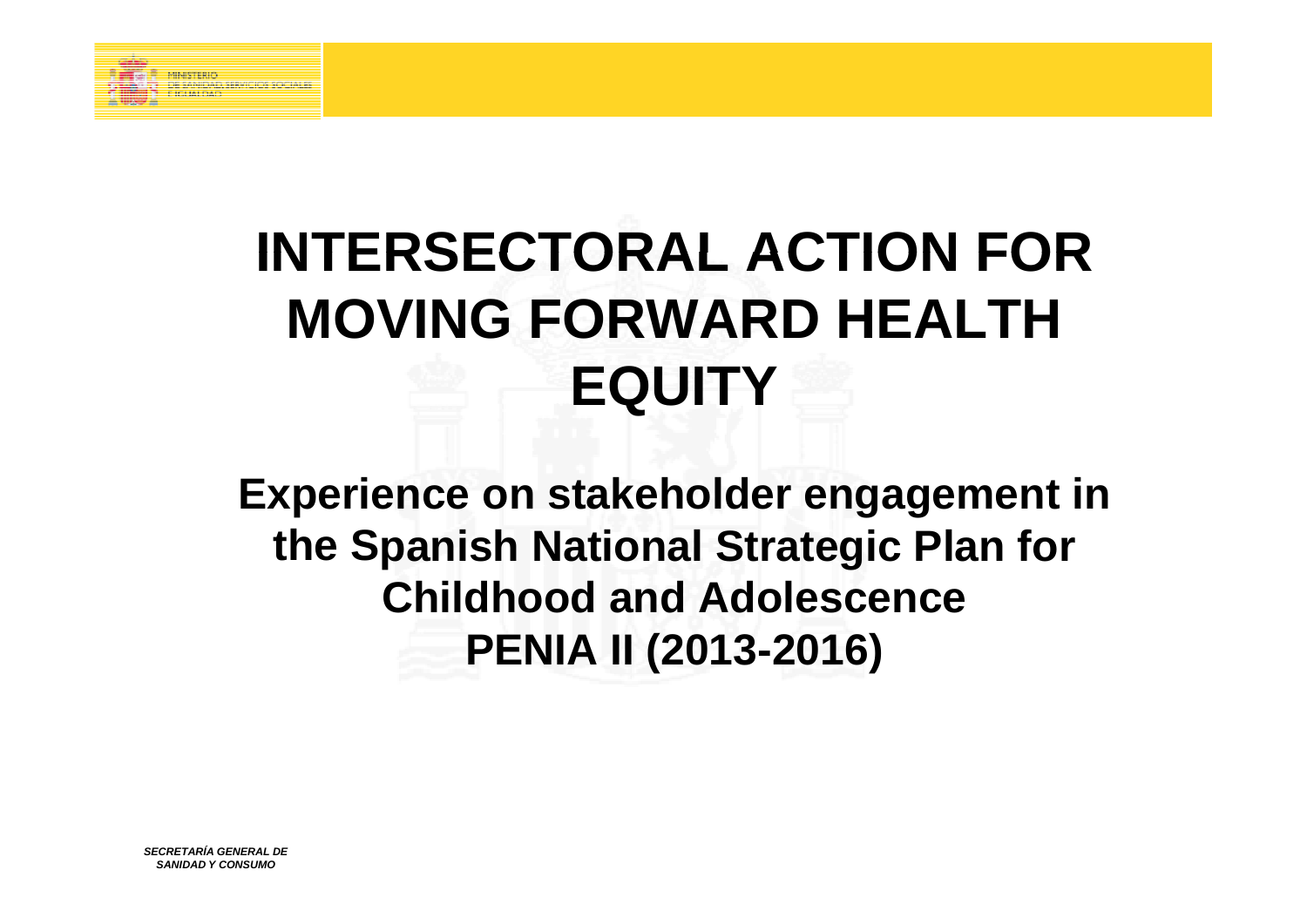

**The aim of PENIA is to promote the wellbeing of children and adolescents, taking into consideration consideration their needs and interests in order to increase their quality of life and foster the full development of their capabilities as active subjects of their rights** 

The **Childhood Observatory** has a key role in the elaboration and in the monitoring and evaluation of the PENIA:

- *Created in 1999 as a working group of the Ministry of Health, Social Services and Equality*
- *Composed by representatives of all ministries with responsabilities in the the field of childhood, General Directorates of childhood of the Regional Ministries, the Spanish Federation of Municipalities and Provinces (FEMP) and childhood NGOs and other social agents*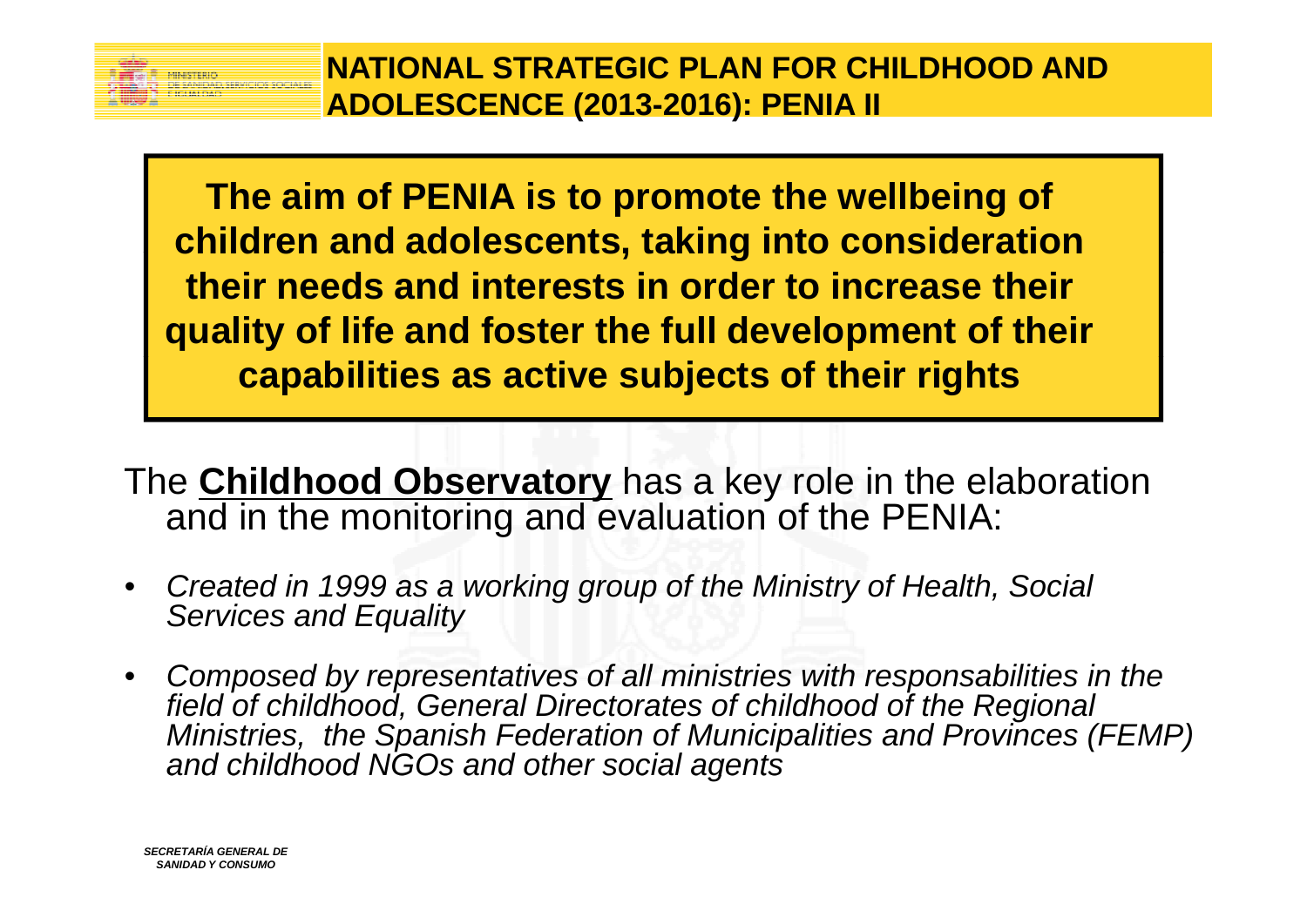

## **PROCESS OF STAKEHOLDER ENGAGEMENT IN PENIA II**

I National Strategic Plan for Childhood and Adolescence (PENIA I)

**PENIA I Evaluation** 

Recommendations to Spain of the UN Committee on the Rights of the Child

**Conclusions by the Special Commission for the Study of National Adoption** and other issues of the Senate

**Consultation to: - Attorney General of the State,** 

- 8 Ministries Government of Spain-
- 17 Regional Health and Social Services Ministries
- Spanish Federation of Municipalities and Provinces

**Platform of Childhood Organizations (50 children's NGOs and other social** agents)

**Three Seminars: 1.** Childhood protection: abuse, residential and family foster care

2. Adolescence and childhood participation and TICs

3. Childhood poverty and social inequalities in health and

education

**Reports from scientific organizations and universities** 

**Il National Strategic Plan for Childhood and Adolescence (PENIA II)** 

**SECRETARÍA SANIDAD Y CONSUMO**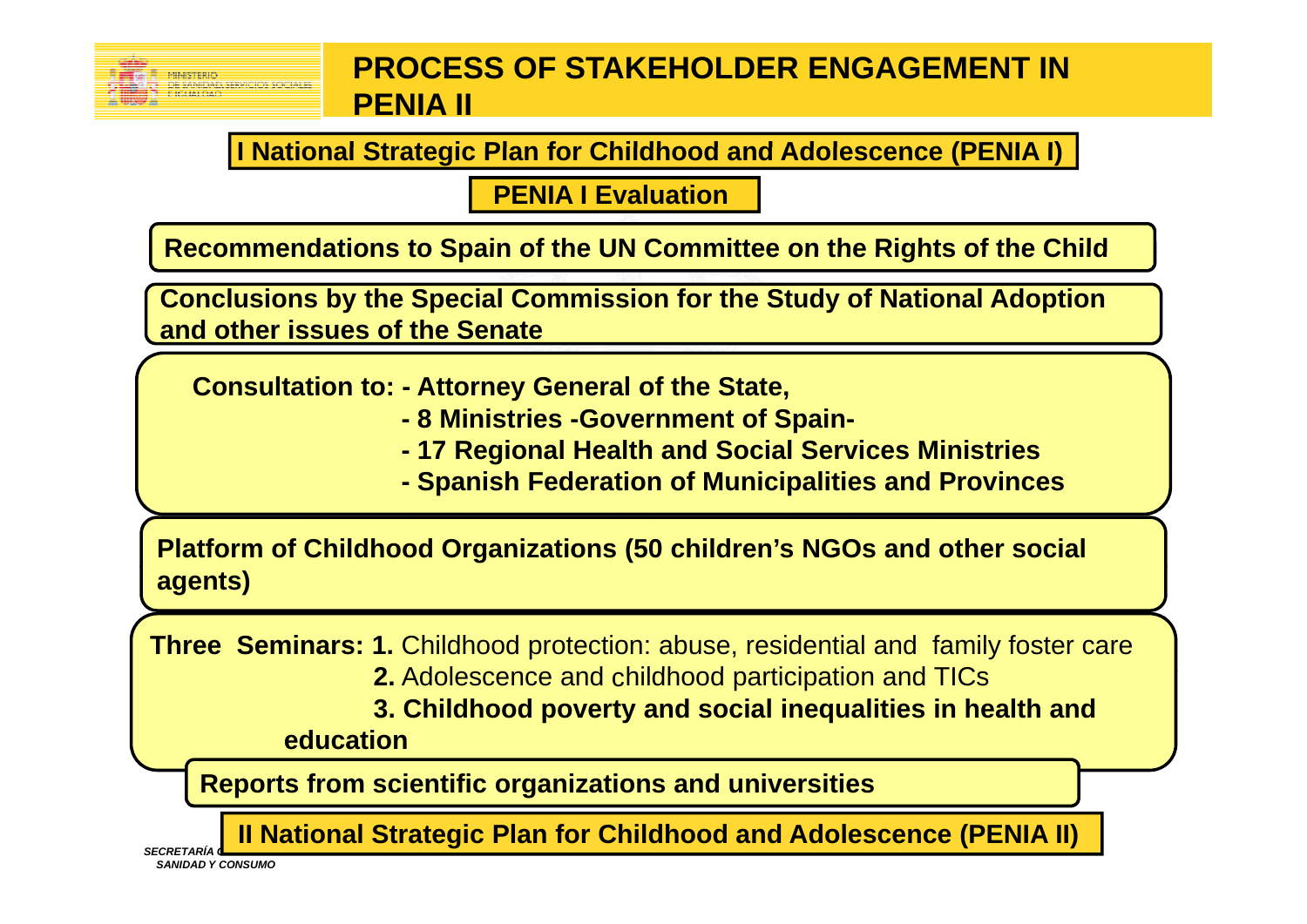

**Updated and complete picture about the situation of childhood and adolescence in Spain** 

**PENIA II has a specific budget allocated for its actions** 

**PENIA II has improved on active participation of all agents and coordination of stakeholders to achieve equity** 

**"***Equity***" included as a principle and in other actions in health and education**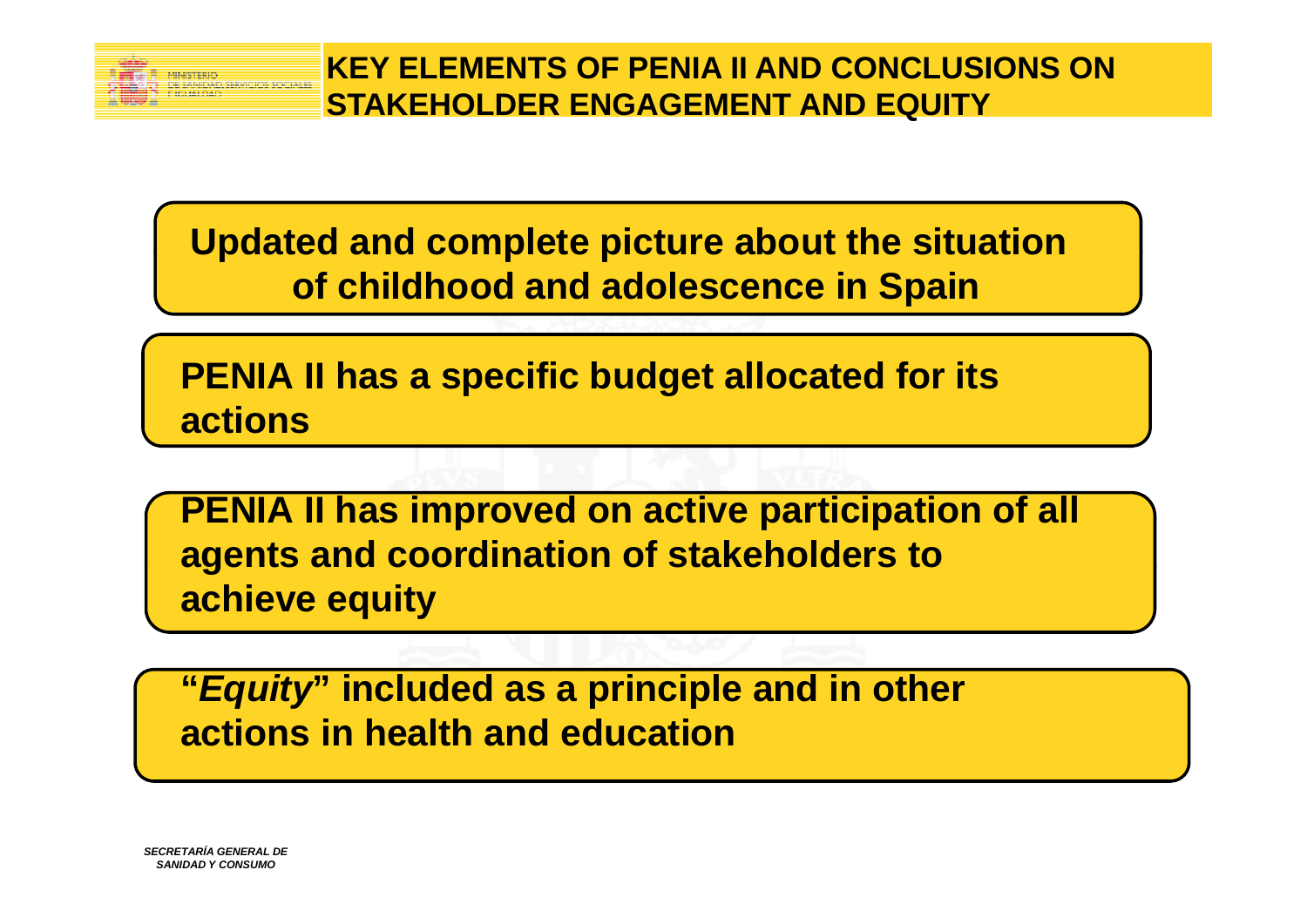

**To improve intersectoral actions in** *Health Promotion and Prevention Prevention* **in childhood and adolescence adolescence** 

**To promote coordinated actions in** *Health Promotion and*  **Prevention in pregnancy and postpartum** 

**To improve comprehensive cancer care for children** 

**Humanization in Neonatal Intensive Care Units: Promotion and harmonization**